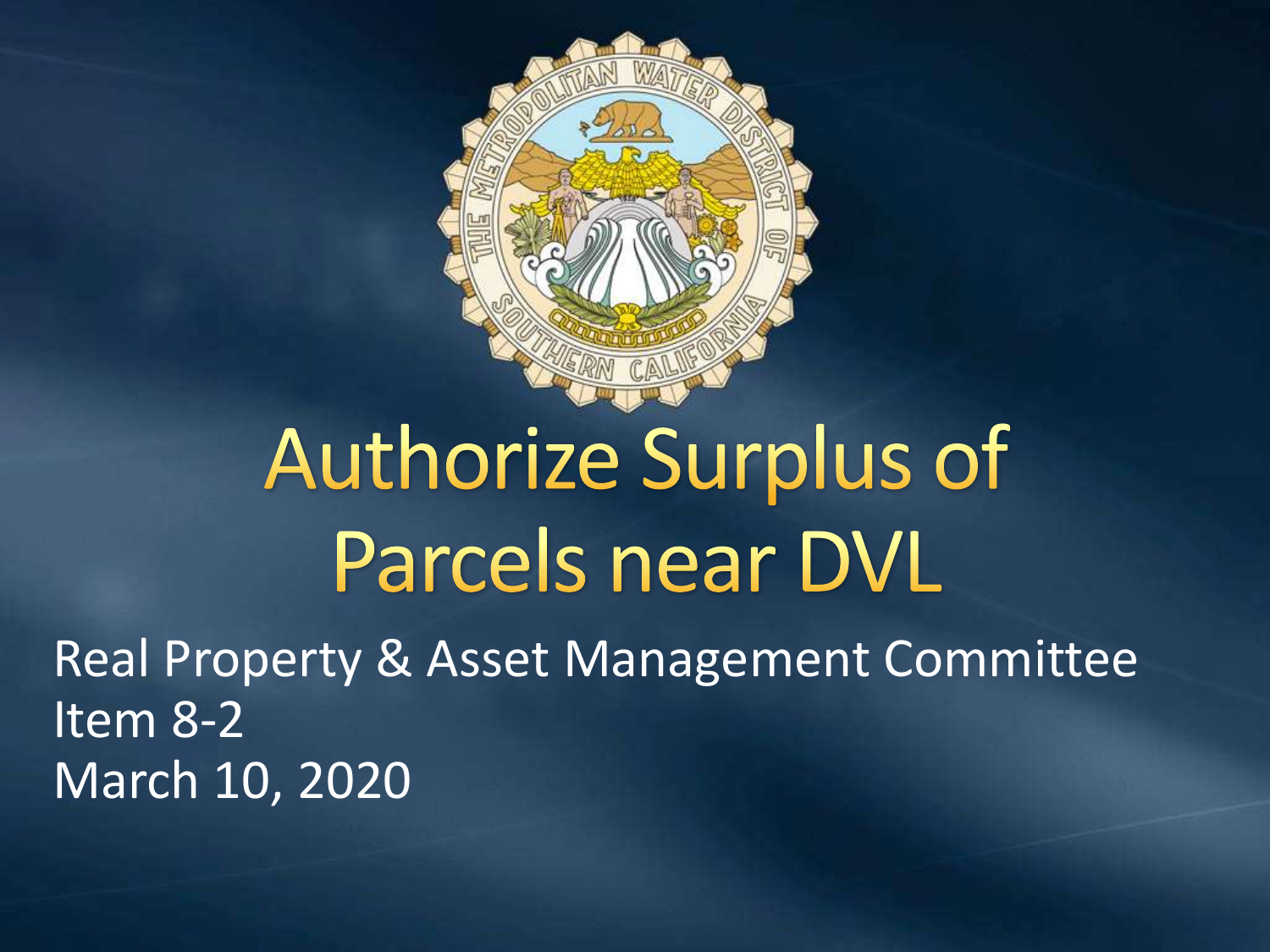# **Distribution System Map**



Real Property & Asset Management and Item 8-2 Slide 2 March 10, 2020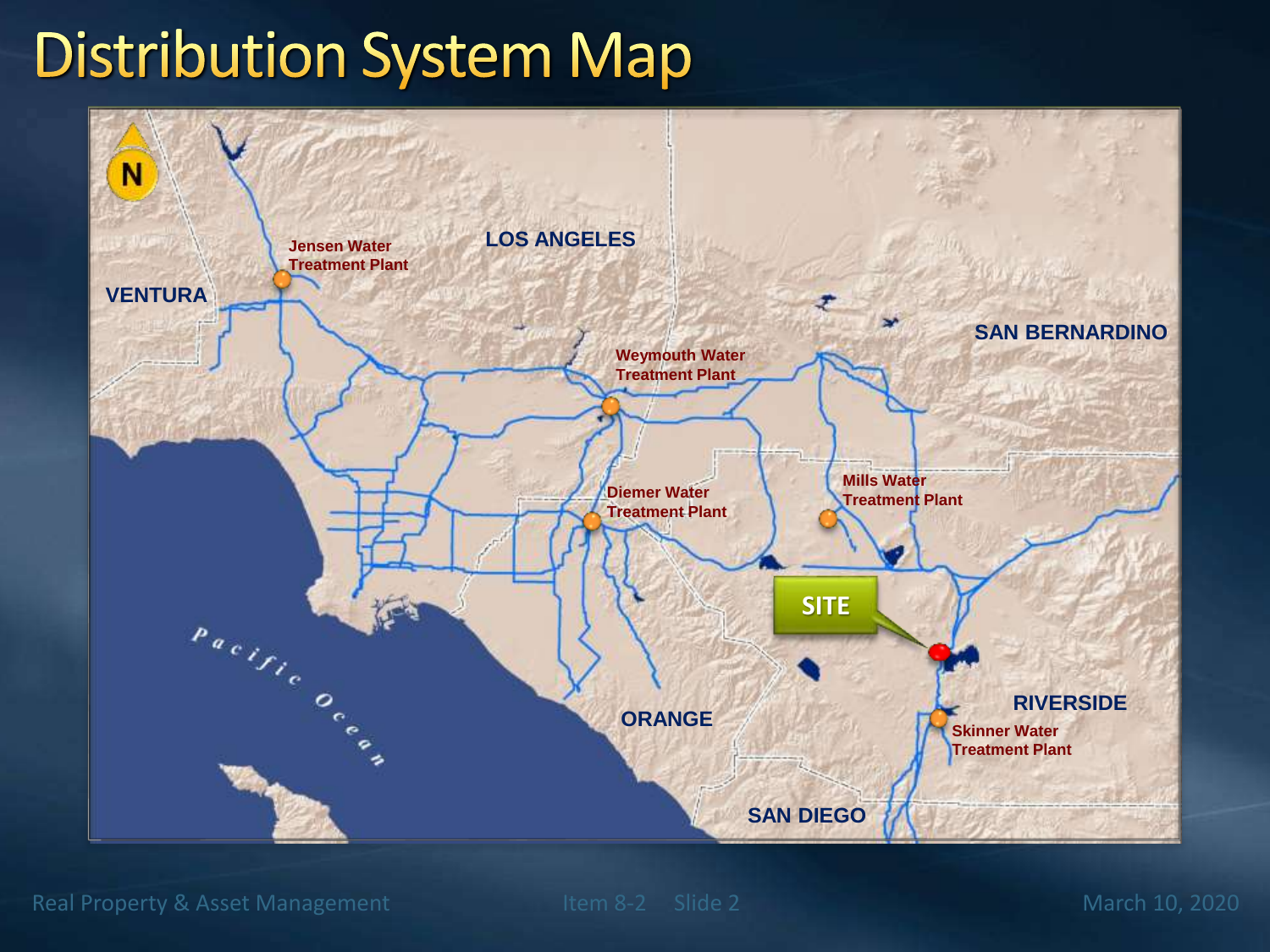### **General Location Map**



Real Property & Asset Management Inc. 2020 Item 8-2 Slide 3 March 10, 2020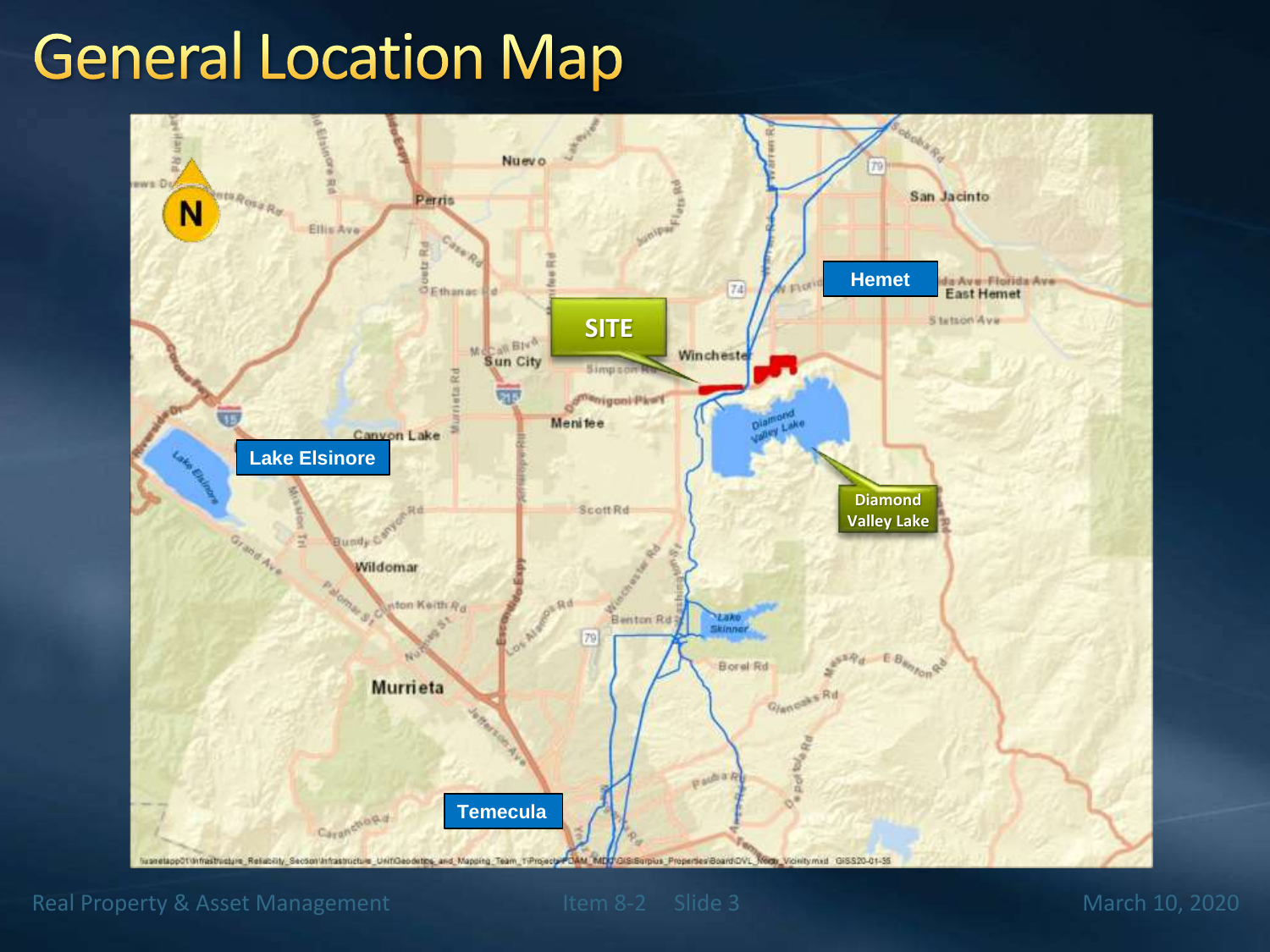### **Site Photos**



Real Property & Asset Management and Item 8-2 Slide 4 March 10, 2020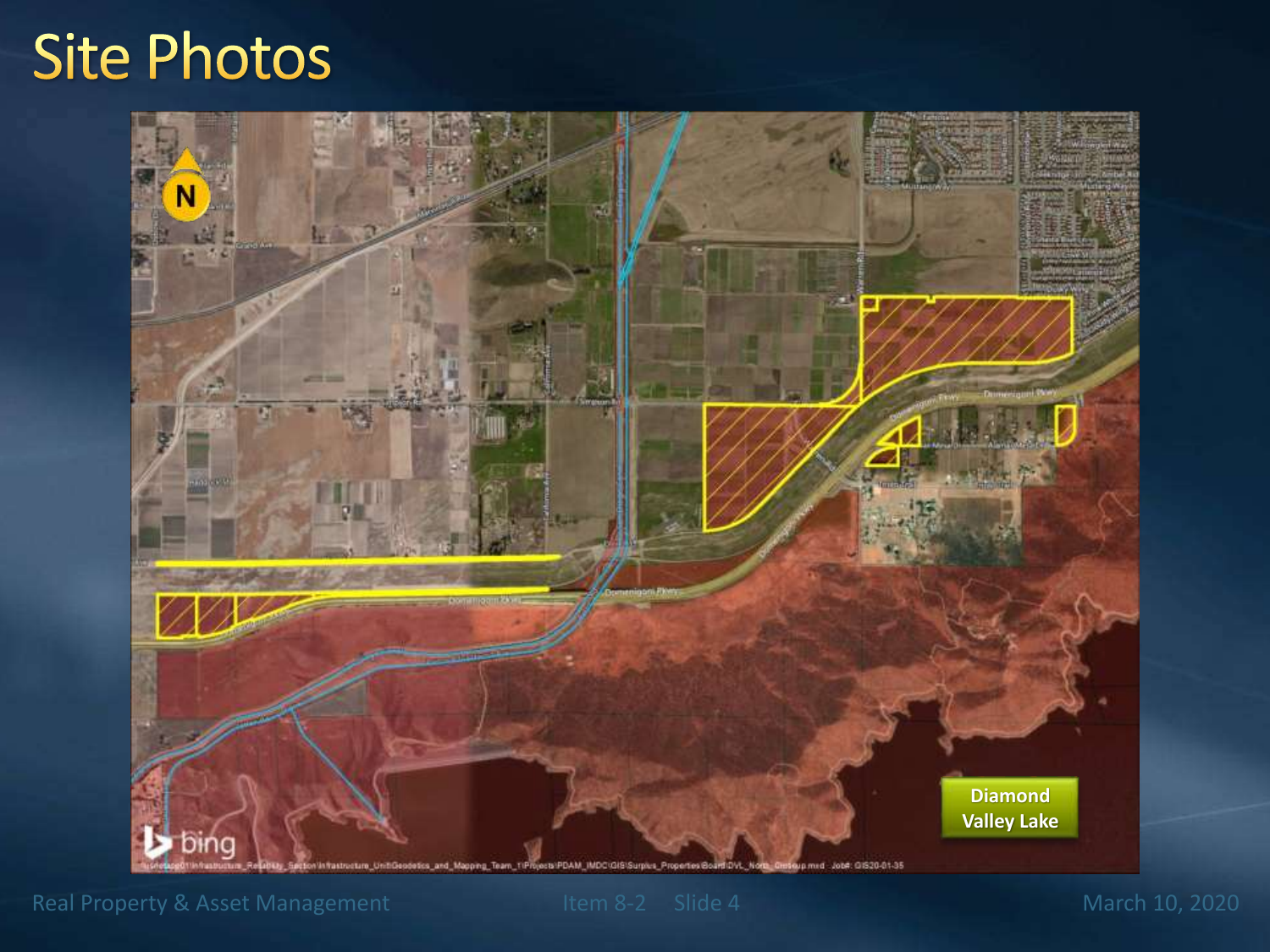# **Site Map**



Real Property & Asset Management and Item 8-2 Slide 5 March 10, 2020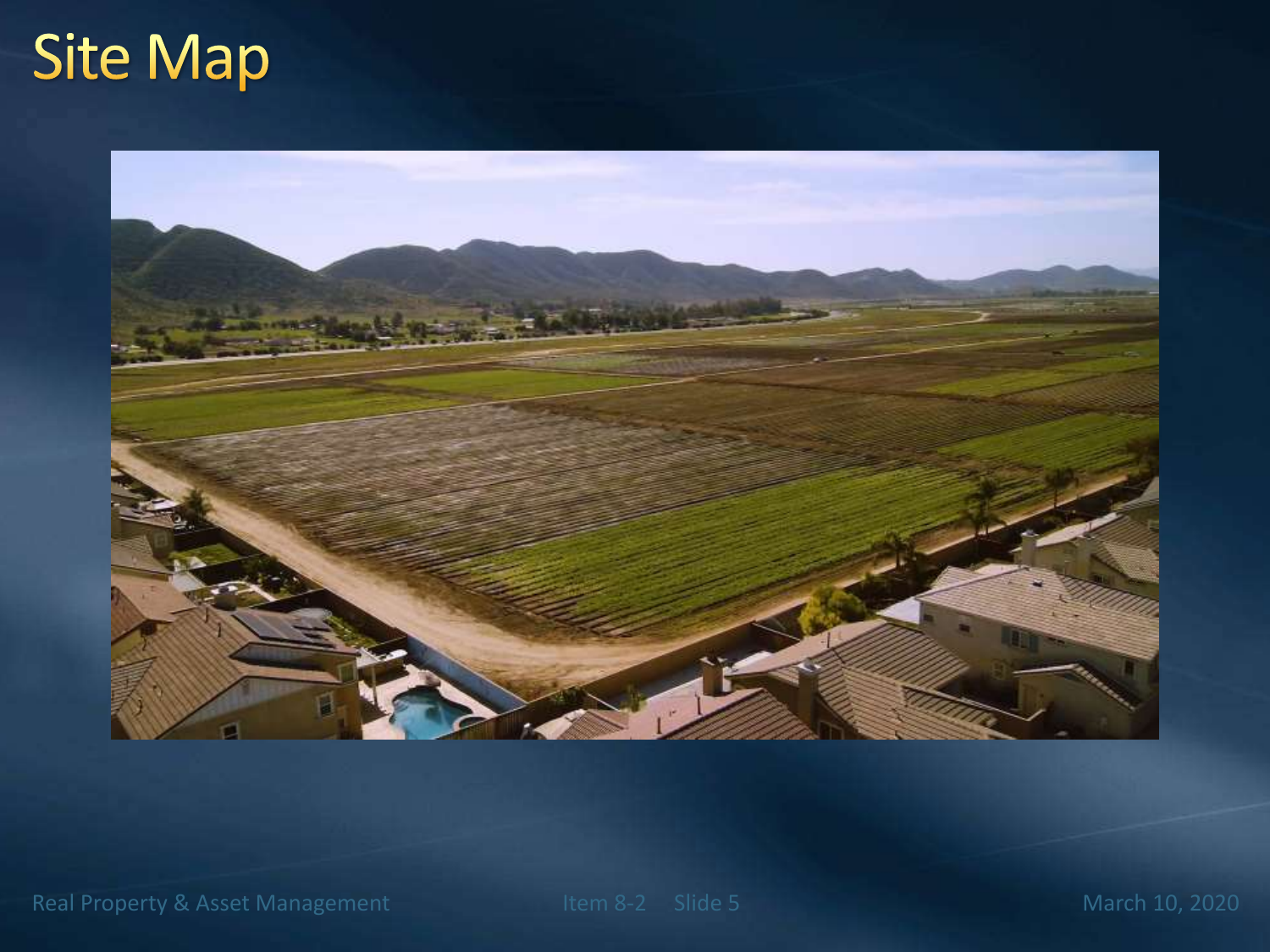**Board Options** Option #1 Affirm the General Manager's determination that the parcels are surplus; and

a. Authorize staff to dispose of the property in accordance with the Surplus Lands Act, contained in California Government Code Section 54220 et seq., at the market value as determined by the General Manager. If no offer is accepted thereunder, to market and sell the property through the means and procedures allowed by the Metropolitan Administrative Code, or as determined by the General Manager.

b. Add the proceeds from the sale to the DVL Recreational Appropriation No. 15334.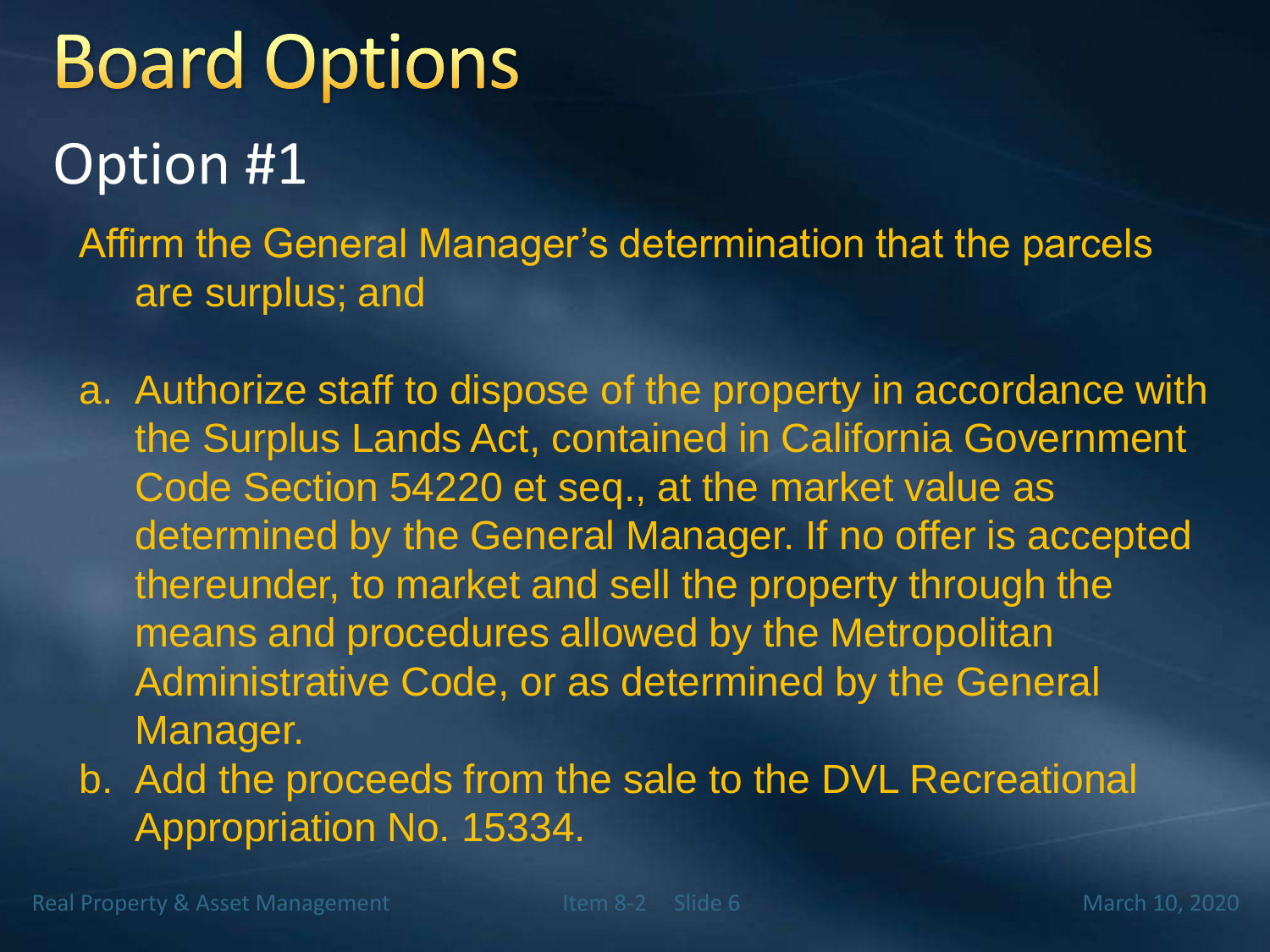# **Board Options**

#### • Option #2

**Do not surplus the properties**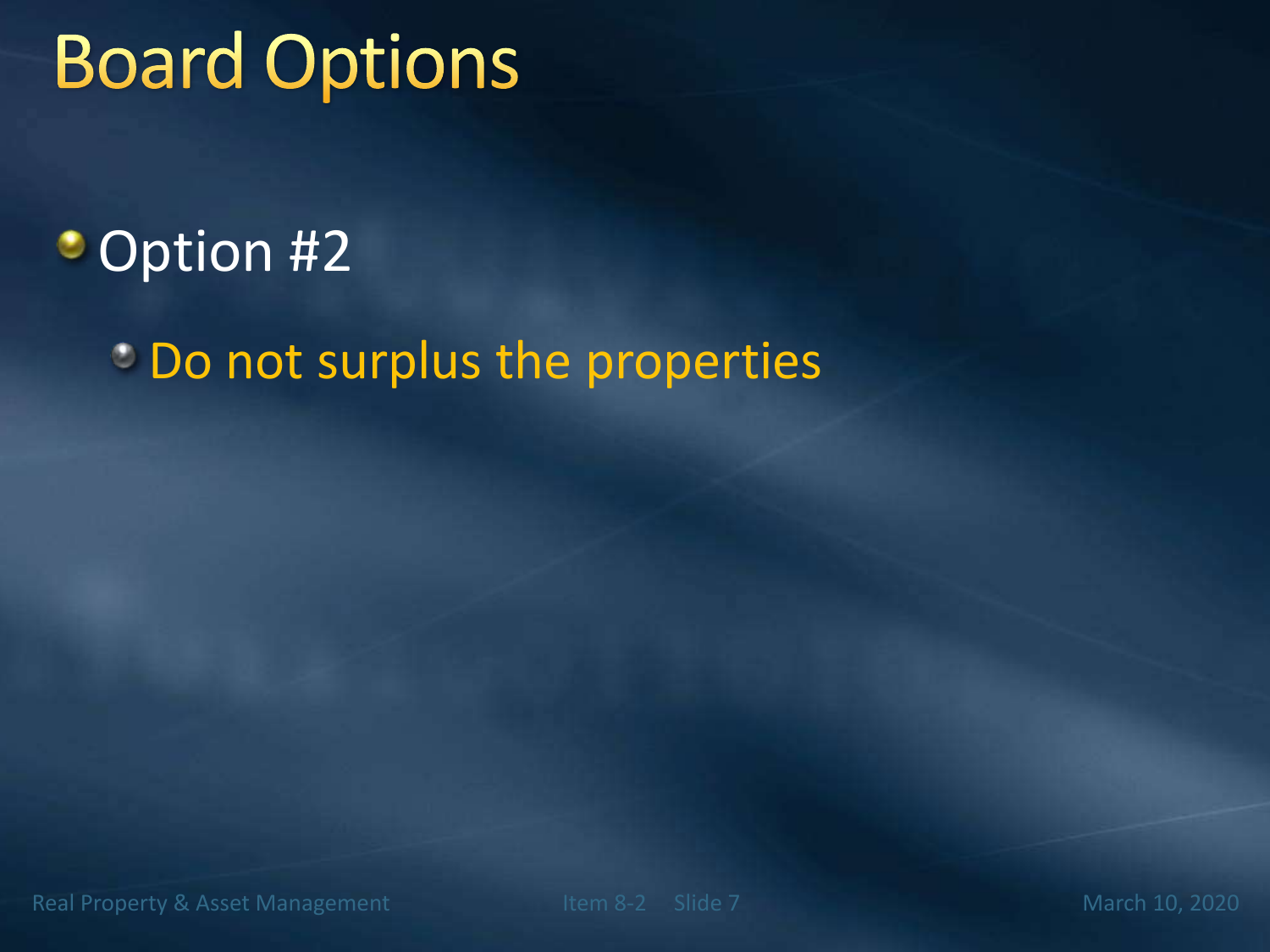# **Staff Recommendation**

#### • Option #1